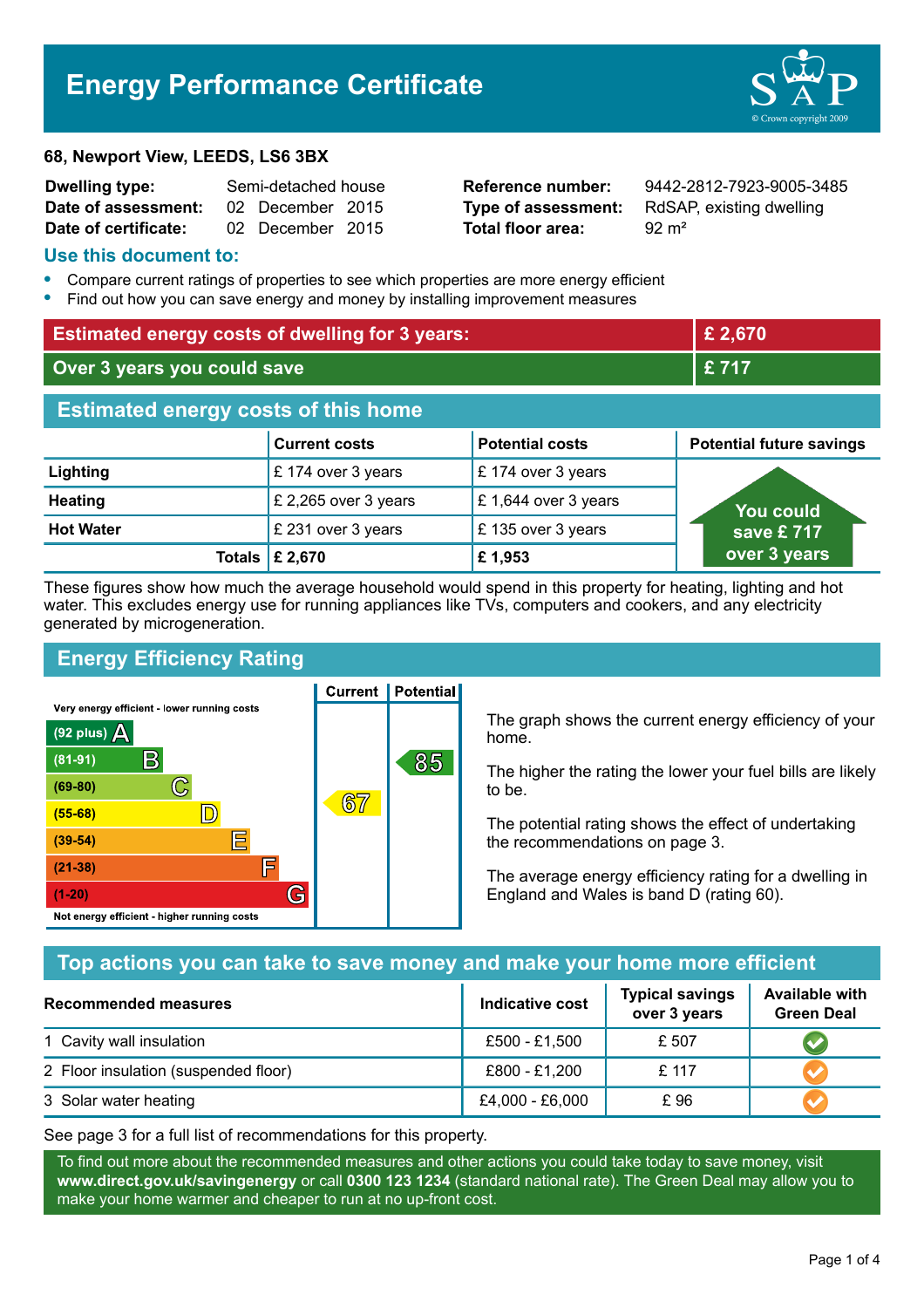**Energy Performance Certificate**

### **Summary of this home's energy performance related features**

| <b>Element</b>        | <b>Description</b>                             | <b>Energy Efficiency</b> |
|-----------------------|------------------------------------------------|--------------------------|
| Walls                 | Cavity wall, as built, no insulation (assumed) | ★★☆☆☆                    |
|                       | Cavity wall, as built, insulated (assumed)     | ★★★★☆                    |
| Roof                  | Pitched, 300 mm loft insulation                | *****                    |
| Floor                 | Suspended, no insulation (assumed)             |                          |
| <b>Windows</b>        | Fully double glazed                            | ★★★☆☆                    |
| Main heating          | Boiler and radiators, mains gas                | ★★★★☆                    |
| Main heating controls | Programmer, room thermostat and TRVs           | ★★★★☆                    |
| Secondary heating     | None                                           |                          |
| Hot water             | From main system                               | ★★★★☆                    |
| Lighting              | Low energy lighting in all fixed outlets       | *****                    |

Current primary energy use per square metre of floor area: 240 kWh/m² per year

The assessment does not take into consideration the physical condition of any element. 'Assumed' means that the insulation could not be inspected and an assumption has been made in the methodology based on age and type of construction.

See addendum on the last page relating to items in the table above.

#### **Low and zero carbon energy sources**

Low and zero carbon energy sources are sources of energy that release either very little or no carbon dioxide into the atmosphere when they are used. Installing these sources may help reduce energy bills as well as cutting carbon. There are none provided for this home.

## **Opportunity to benefit from a Green Deal on this property**

The Green Deal may enable owners and occupiers to make improvements to their property to make it more energy efficient. Under a Green Deal, the cost of the improvements is repaid over time via a credit agreement. Repayments are made through a charge added to the electricity bill for the property. To see which improvements are recommended for this property, please turn to page 3. You can choose which improvements you want to install and ask for a quote from an authorised Green Deal provider. They will organise installation by an authorised Green Deal installer. If you move home, the responsibility for paying the Green Deal charge under the credit agreement passes to the new electricity bill payer.

For householders in receipt of income-related benefits, additional help may be available.

To find out more, visit **www.direct.gov.uk/savingenergy** or call **0300 123 1234**.

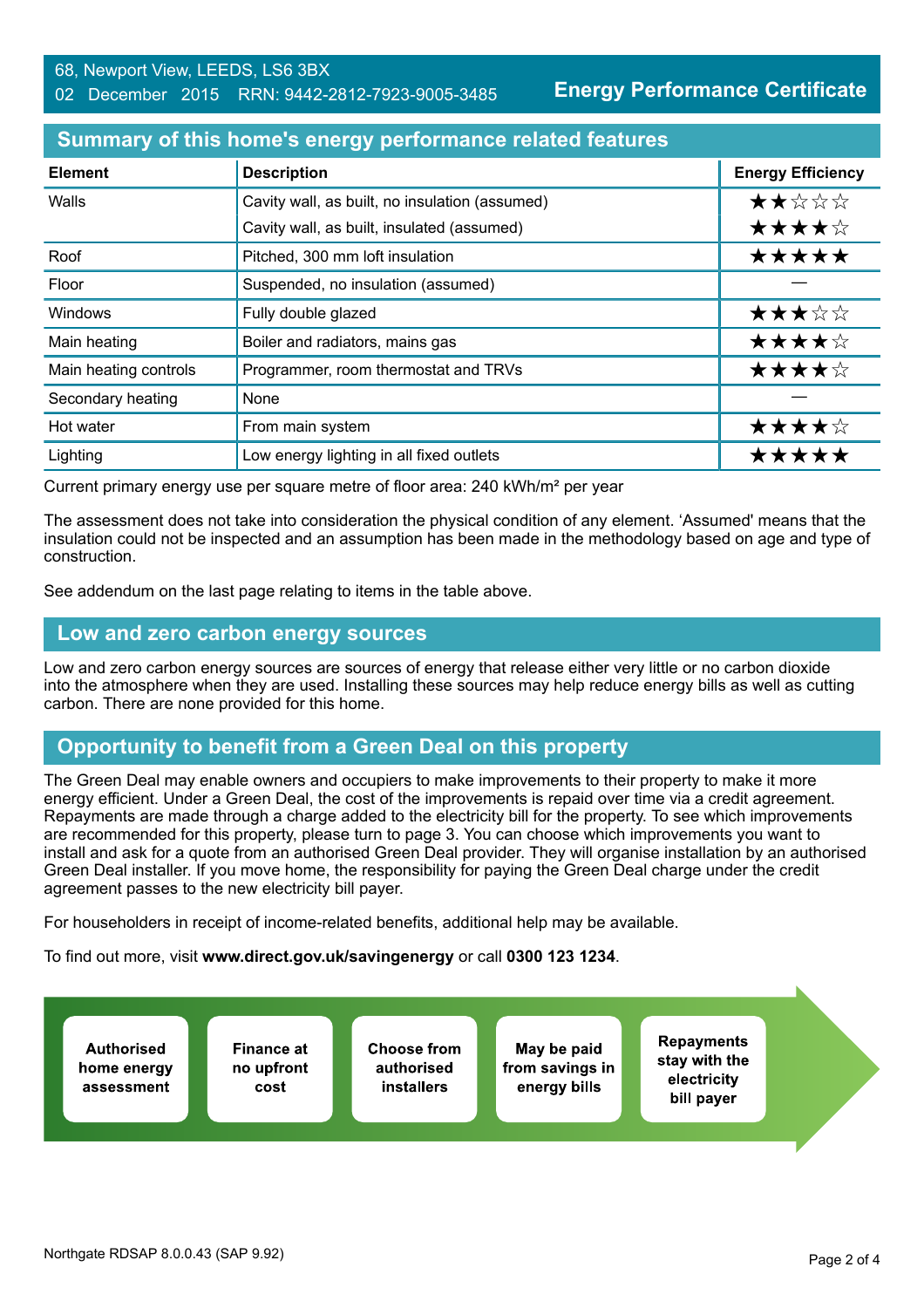#### 68, Newport View, LEEDS, LS6 3BX 02 December 2015 RRN: 9442-2812-7923-9005-3485

# **Recommendations**

The measures below will improve the energy performance of your dwelling. The performance ratings after improvements listed below are cumulative; that is, they assume the improvements have been installed in the order that they appear in the table. Further information about the recommended measures and other simple actions you could take today to save money is available at **www.direct.gov.uk/savingenergy**. Before installing measures, you should make sure you have secured the appropriate permissions, where necessary. Such permissions might include permission from your landlord (if you are a tenant) or approval under Building Regulations for certain types of work.

Measures with a green tick  $\bullet$  are likely to be fully financed through the Green Deal since the cost of the measures should be covered by the energy they save. Additional support may be available for homes where solid wall insulation is recommended. If you want to take up measures with an orange tick  $\bullet$ , be aware you may need to contribute some payment up-front.

| <b>Recommended measures</b>        | <b>Indicative cost</b> | <b>Typical savings</b><br>per year | <b>Rating after</b><br><b>improvement</b> | <b>Green Deal</b><br>finance |
|------------------------------------|------------------------|------------------------------------|-------------------------------------------|------------------------------|
| Cavity wall insulation             | £500 - £1,500          | £169                               | C73                                       | $\blacktriangledown$         |
| Floor insulation (suspended floor) | £800 - £1,200          | £ 39                               | C74                                       | $\blacktriangledown$         |
| Solar water heating                | £4,000 - £6,000        | £ 32                               | C75                                       |                              |
| Solar photovoltaic panels, 2.5 kWp | £5,000 - £8,000        | £ 254                              | <b>B85</b>                                |                              |

## **Alternative measures**

There are alternative measures below which you could also consider for your home.

**•** External insulation with cavity wall insulation

# **Choosing the right package**

Visit **www.epcadviser.direct.gov.uk**, our online tool which uses information from this EPC to show you how to save money on your fuel bills. You can use this tool to personalise your Green Deal package. **Public services all in one place** provided by a public services all in one place

| <b>Green Deal package</b>          | <b>Typical annual savings</b> |
|------------------------------------|-------------------------------|
| Cavity wall insulation             | Total savings of £169         |
| Electricity/gas/other fuel savings | £0/£169/£0                    |

**Directgo** 

You could finance this package of measures under the Green Deal. It could **save you £169 a year** in energy costs, based on typical energy use. Some or all of this saving would be recouped through the charge on your bill.